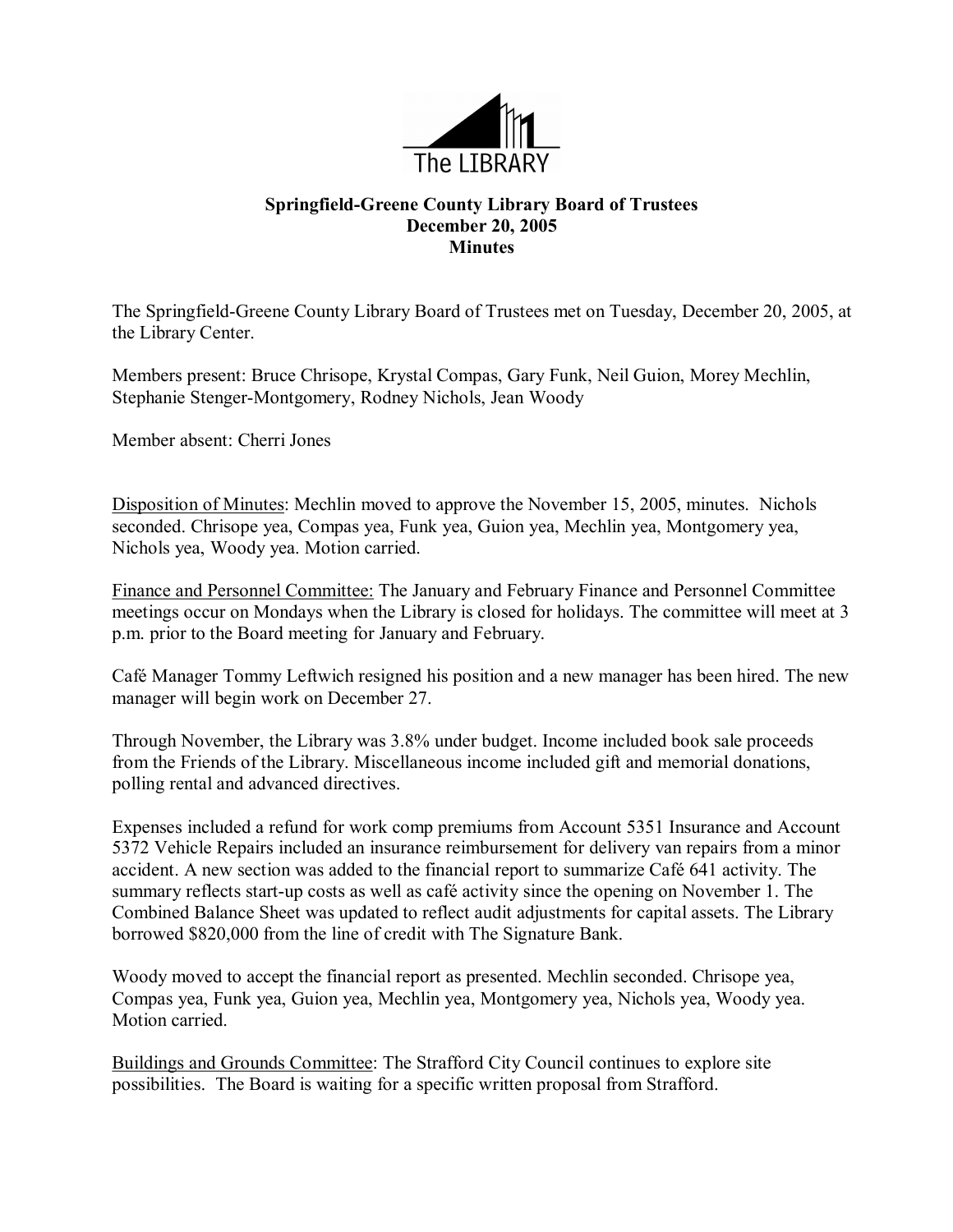Drury University's Hammons School of Architecture will not be engaged for the spring semester. However, good ideas came from the project and the Library will receive the materials from the project after the final presentation is presented.

Programs, Services and Technology Committee: The Committee reviewed the mission statement and goals for each Library department. They will review a draft of the Strategic Plan at their February meeting.

Library card registrations decreased 10.3% with a total of 1,622 new cardholders in November. Circulation decreased 6.2% with 240,184 materials circulating systemwide. Outreach Services circulation increased 6.4% partly because the Walking Books program had a record month for circulation and the third highest patron count this year. Systemwide, 1,478 groups used the meeting rooms with an attendance of 11,162 and 249 programs were held with an attendance of 5,495. There were 604,012 searches from the Library's electronic products. The web server recorded a total of 408,910 page views by 56,980 visitors during the month of November.

Report of the Director: The Missouri Library Association's Library Advocacy Day will be held in Jefferson City on February 7, 2006. Board members were asked to contact the Business Office if they can attend. The registration deadline is January 27.

Executive Director Annie Busch met with Senator Norma Champion's assistant Reggie McElhannon to get advice on strategies to maintain MOREnet funding. A senator from North Kansas City will again be attempting to get rid of MOREnet. Busch will testify at the Senate Appropriations hearing on January 19.

Board Education: Interlibrary Loan Manager Rhonda Smith compared traditional interlibrary loan and MOBIUS services. Library patrons have grown accustomed to high levels of service made possible by the innovations made in the resource-sharing field. In the last fiscal year, the Library provided its patrons more than 26,000 items by utilizing traditional interlibrary loan and the MOBIUS systems.

## *Stephanie Stenger-Montgomery left the meeting.*

New Business: Bruce Chrisope was the employer representative at the LAGERS Annual Meeting on October 2728 in Springfield. Chrisope reported that LAGERS is a defined benefit program in which the Library pays the employees' contributions. LAGERS is 95.1% funded which means that the plan is in a very sound financial position.

Library Center Branch Manager Lorraine Sandstrom reviewed a proposed computer use policy to block patrons owing the Library \$50 or more from using Internet computers. If a patron is blocked, they would need to pay their fines or set up a payment plan with the Circulation Department to re-establish computer privileges. The new policy provides three ways for nonresidents of Greene County to use the Library. Patrons can pay the \$50 per household annual fee and receive all the checkout privileges and services of county residents, pay \$15 and receive a three-month Visitors' Library Card which includes computer use and checkout privileges or pay \$1 each day for a Computer Pass which allows one person to use the Library computers to access the Internet for two one-hour periods per day. Minors 17 and under are exempt from the policy. Letters will be mailed to current computer card holders notifying them of the new policy. The policy will be effective February 1, 2006.